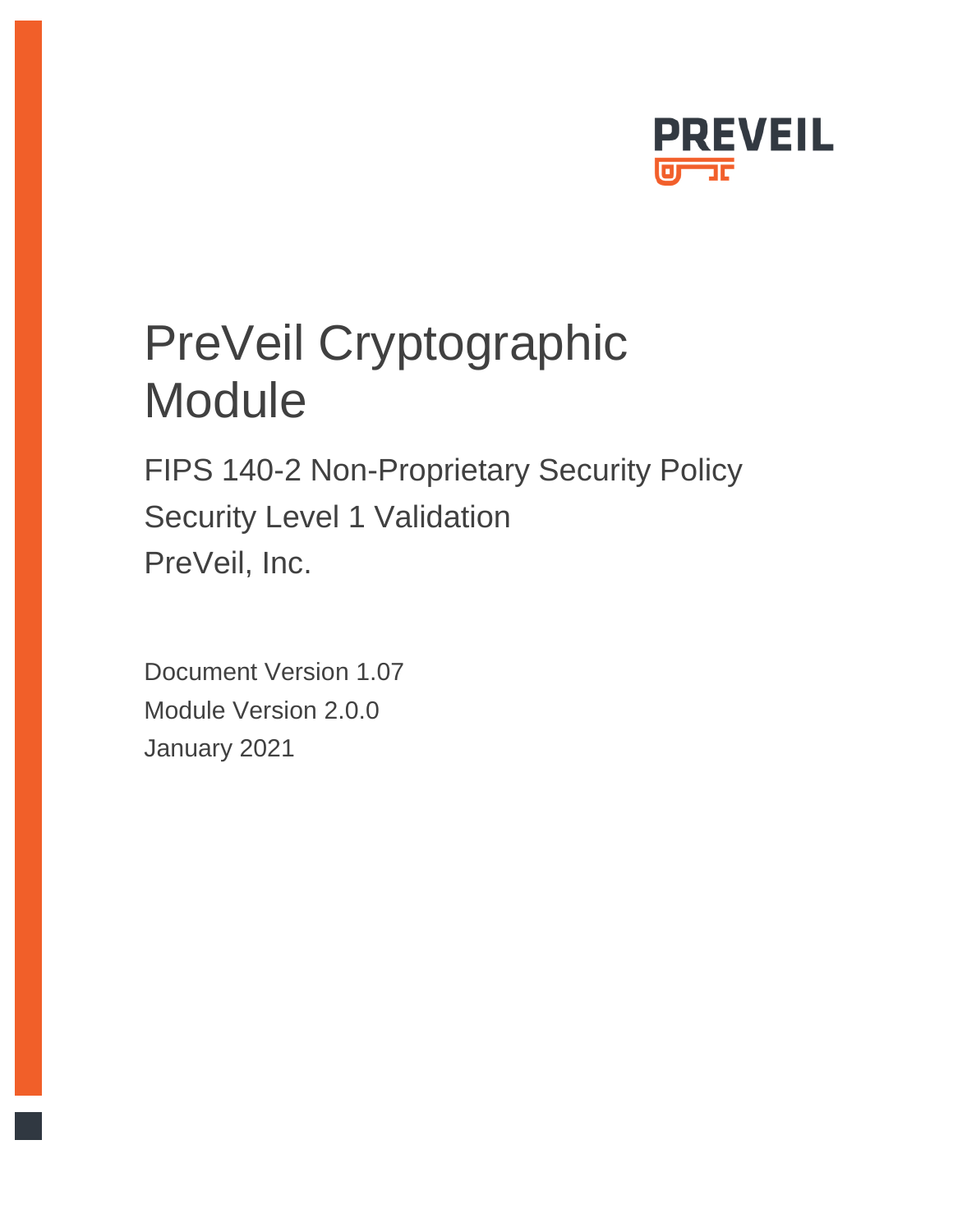# **Table of Contents, Table of Figures, List of Tables**

# **Table of Contents**

|       |                        | Table of Contents, Table of Figures, List of Tables | 1              |
|-------|------------------------|-----------------------------------------------------|----------------|
|       |                        | <b>Table of Contents</b>                            | 1              |
|       | Table of Figures       |                                                     | $\overline{2}$ |
|       | <b>Table of Tables</b> |                                                     | $\overline{2}$ |
| 1.    | Overview               |                                                     | 3              |
| 2.    | Introduction           |                                                     | 3              |
| 3.    |                        | Cryptographic Module Specification                  | 3              |
| 3.1.  |                        | <b>Security Level Summary</b>                       | 3              |
| 3.2.  |                        | Cryptographic Boundary                              | 3              |
| 3.3.  |                        | <b>Block Diagram</b>                                | 4              |
| 3.4.  |                        | Secure Initialization                               | 4              |
| 3.5.  |                        | <b>Approved Algorithms</b>                          | 5              |
| 3.6.  |                        | <b>Allowed Algorithms</b>                           | 6              |
| 3.7.  |                        | Non-Approved Algorithms Table                       | 6              |
| 4.    |                        | Cryptographic Module Ports and Interfaces           | 6              |
| 4.1.  |                        | Logical Interfaces                                  | 6              |
| 5.    |                        | Roles, Services, and Authentication                 | 7              |
| 5.1.  | <b>Roles</b>           |                                                     | 7              |
| 5.2.  |                        | Services                                            | 7              |
|       | 5.2.1.                 | User and Crypto-Officer Services                    | 7              |
|       | 5.2.2.                 | <b>Non-Approved Services</b>                        | 9              |
| 5.3.  |                        | Authentication                                      | 10             |
| 6.    |                        | <b>Physical Security</b>                            | 10             |
| 7.    |                        | <b>Operational Environment</b>                      | 10             |
| 8.    |                        | Cryptographic Key Management                        | 10             |
| 9.    | EMI / EMC              |                                                     | 11             |
|       | 10. Self-Tests         |                                                     | 11             |
| 10.1. |                        | <b>Power-on Self-Tests</b>                          | 12             |
| 10.2. |                        | <b>Conditional Self-Tests</b>                       | 12             |
| А.    | Appendices             |                                                     | 13             |

**PREVEIL** ┳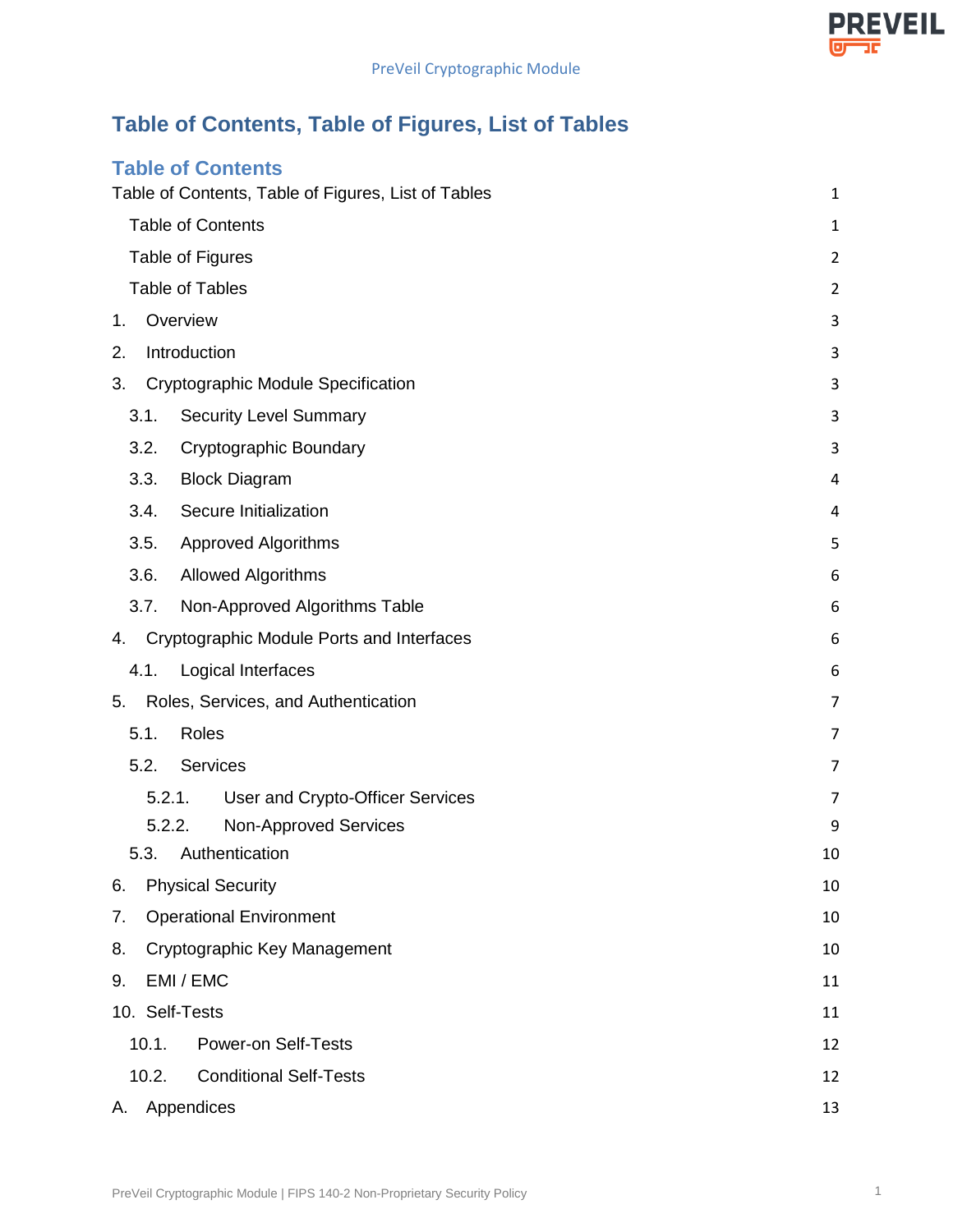## **Table of Figures**

# **Table of Tables**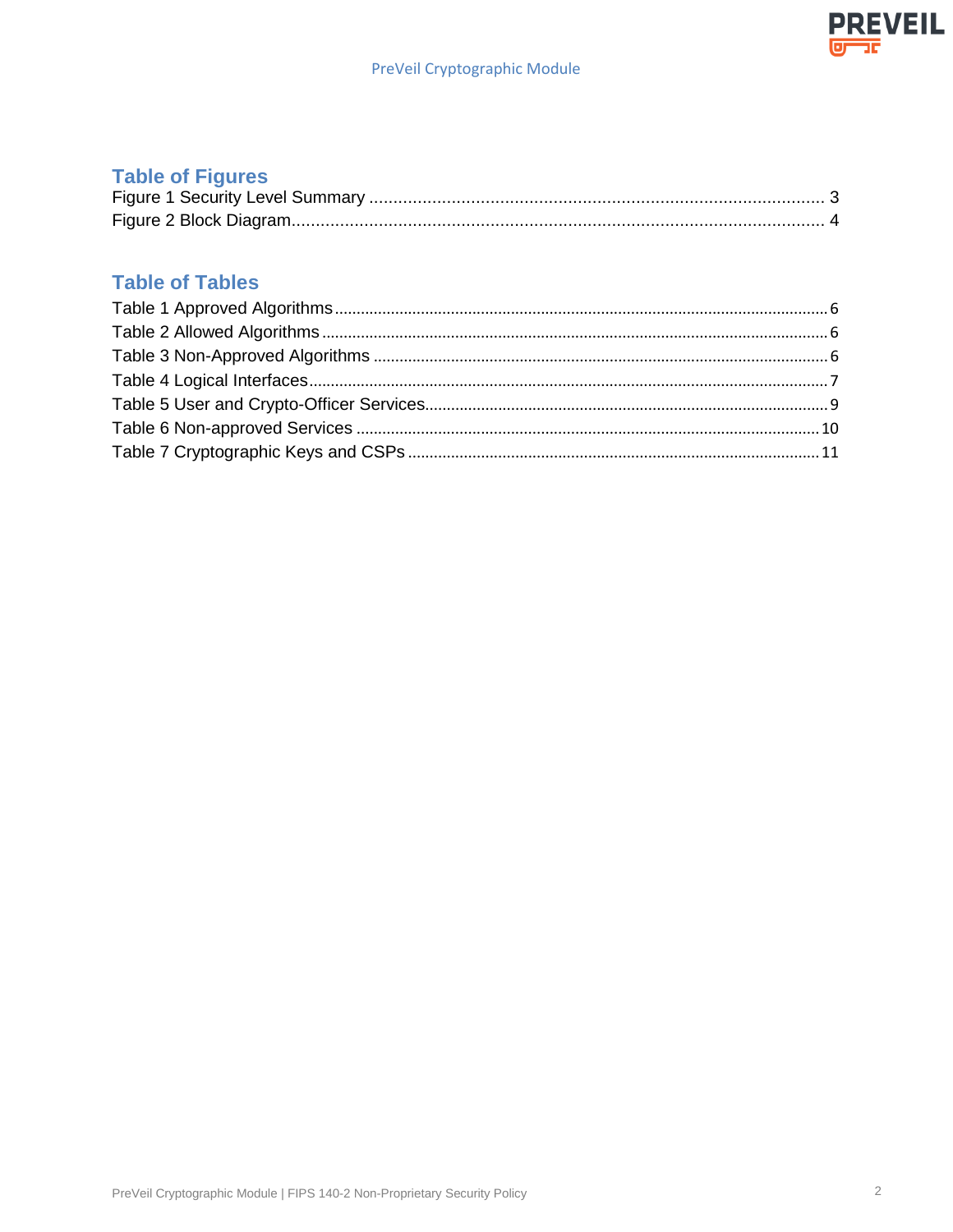

## **1. Overview**

This document is a non-proprietary FIPS 140-2 Security Policy for the PreVeil Cryptographic Module. This policy describes how the PreVeil Cryptographic Module (hereafter referred to as "fips-crypto" or "module") meets the requirements of FIPS 140-2. This document also describes how to configure the module into the FIPS 140-2 Approved mode. This document was prepared by Leidos as part of a FIPS 140-2 Security Level 1 validation.

The Federal Information Processing Standards Publication 140-2 - Security Requirements for Cryptographic Modules (FIPS 140-2) details the United States Federal Government requirements for cryptographic modules. Detailed information about the FIPS 140-2 standard and validation program is available on the NIST (National Institute of Standards and Technology) website at https://csrc.nist.gov/projects/cryptographic-module-validation-program

This document may be reproduced in its entirety, without modification, and freely distributed in written or electronic form. Permission is required for any other use.

## **2. Introduction**

PreVeil Cryptographic module is a PreVeil code module that provides various cryptographic operations in a secure, uniform way to the other components in the PreVeil SaaS platform and client software that make up PreVeil's end-to-end encrypted messaging and file sharing service currently available for free individual and paid enterprise use. The PreVeil Cryptographic Module is being validated as a multi-chip standalone cryptographic module at FIPS 140-2 overall Security Level 1.

# **3. Cryptographic Module Specification**

#### **3.1. Security Level Summary**

The security level claimed for each section of the FIPS 140-2 standard are as follows:

| <b>Section</b> | <b>Title</b>                        | Level            |
|----------------|-------------------------------------|------------------|
|                | Cryptographic Module Specification  |                  |
| 2              | <b>Module Ports and Interfaces</b>  |                  |
| 3              | Roles, Services, and Authentication |                  |
| 4              | Finite State Model                  |                  |
| 5              | <b>Physical Security</b>            | N/A              |
| 6              | <b>Operational Environment</b>      |                  |
| 7              | Cryptographic Key Management        |                  |
| 8              | <b>EMI/EMC</b>                      |                  |
| 9              | Self-Tests                          |                  |
| 10             | Design Assurance                    |                  |
| 11             | <b>Mitigation of Other Attacks</b>  | N/A <sup>1</sup> |
| Overall        |                                     |                  |

*Figure 1 Security Level Summary*

#### **3.2. Cryptographic Boundary**

The physical cryptographic boundary for the PreVeil Cryptographic Module is the edge (front, back, left,

<sup>&</sup>lt;sup>1</sup>There are no special mechanisms built into or designed into the module to mitigate any specific attacks beyond those required by the FIPS 140-2 standard.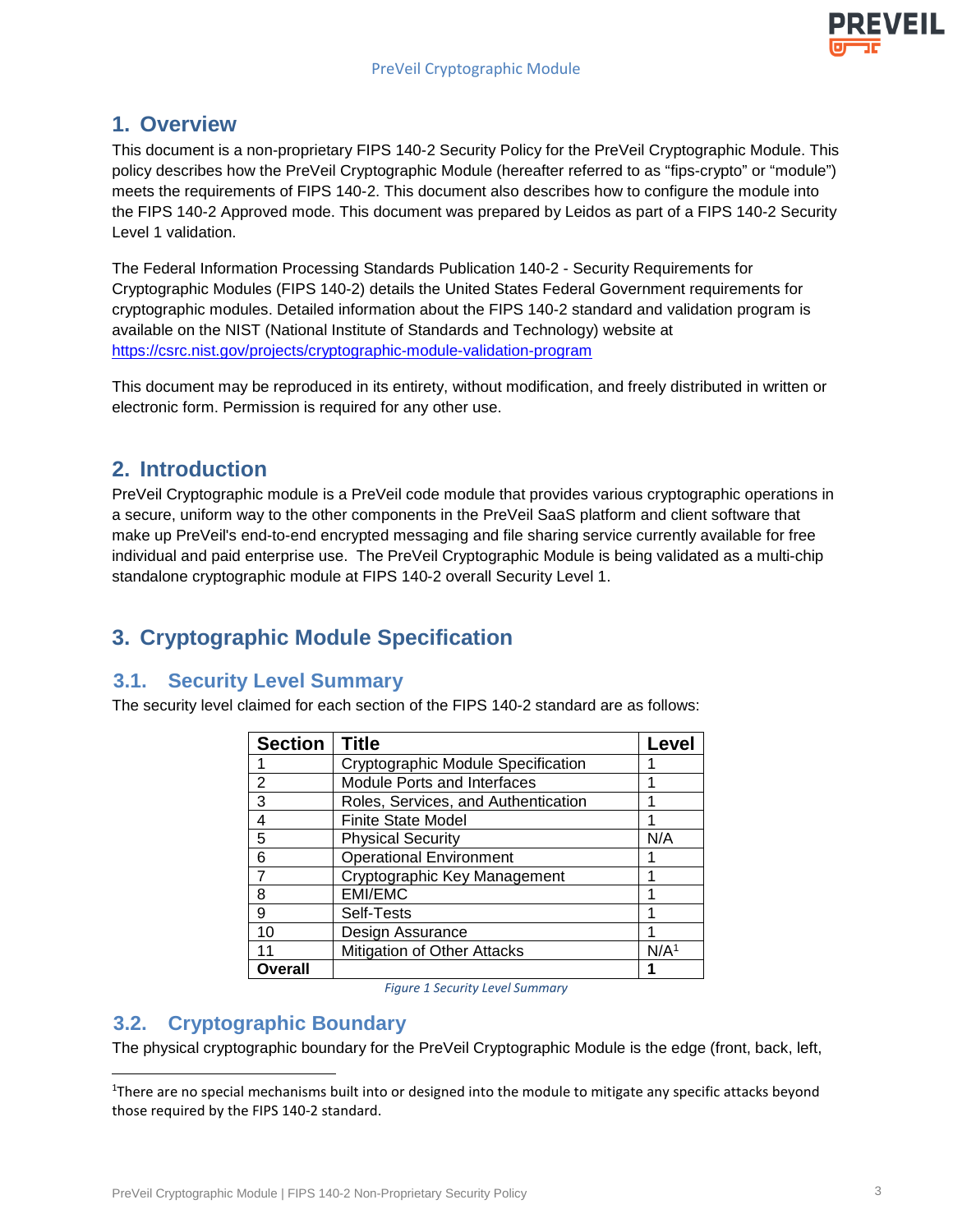

right, top, and bottom surfaces) of the physical enclosure for the physical appliance that the module is running on. The logical cryptographic boundary for the module is the fips-crypto library (libfips-crypto.dll) file itself.

## **3.3. Block Diagram**



#### *Figure 2 Block Diagram*

#### **3.4. Secure Initialization**

The following steps must be followed to initialize the module into the FIPS Approved mode of operation. No special installation or start-up procedures need to be performed beyond just loading the module via a calling application and adhering to the steps below.

- The calling application of the module must use Approved algorithms *(see section Approved Algorithms*) in contexts which require security. No non-Approved algorithms shall be used in a context which requires security.
- Per the guidance in FIPS 140-2 IG 1.23, calling applications may use non-Approved algorithms in contexts where security is not required or being claimed.
- When utilizing the module, the following APIs are whitelisted and Approved for usage in the module's FIPS Approved mode of operation. Anything outside of this whitelist (below) of APIs is disallowed by policy. The full list of APIs supported by the module can be obtained from PreVeil's FIPS Crypto API specification:
	- o **fips\_crypto\_free**
	- o **fips\_crypto\_last\_error**
	- o **aes\_encrypt\_init**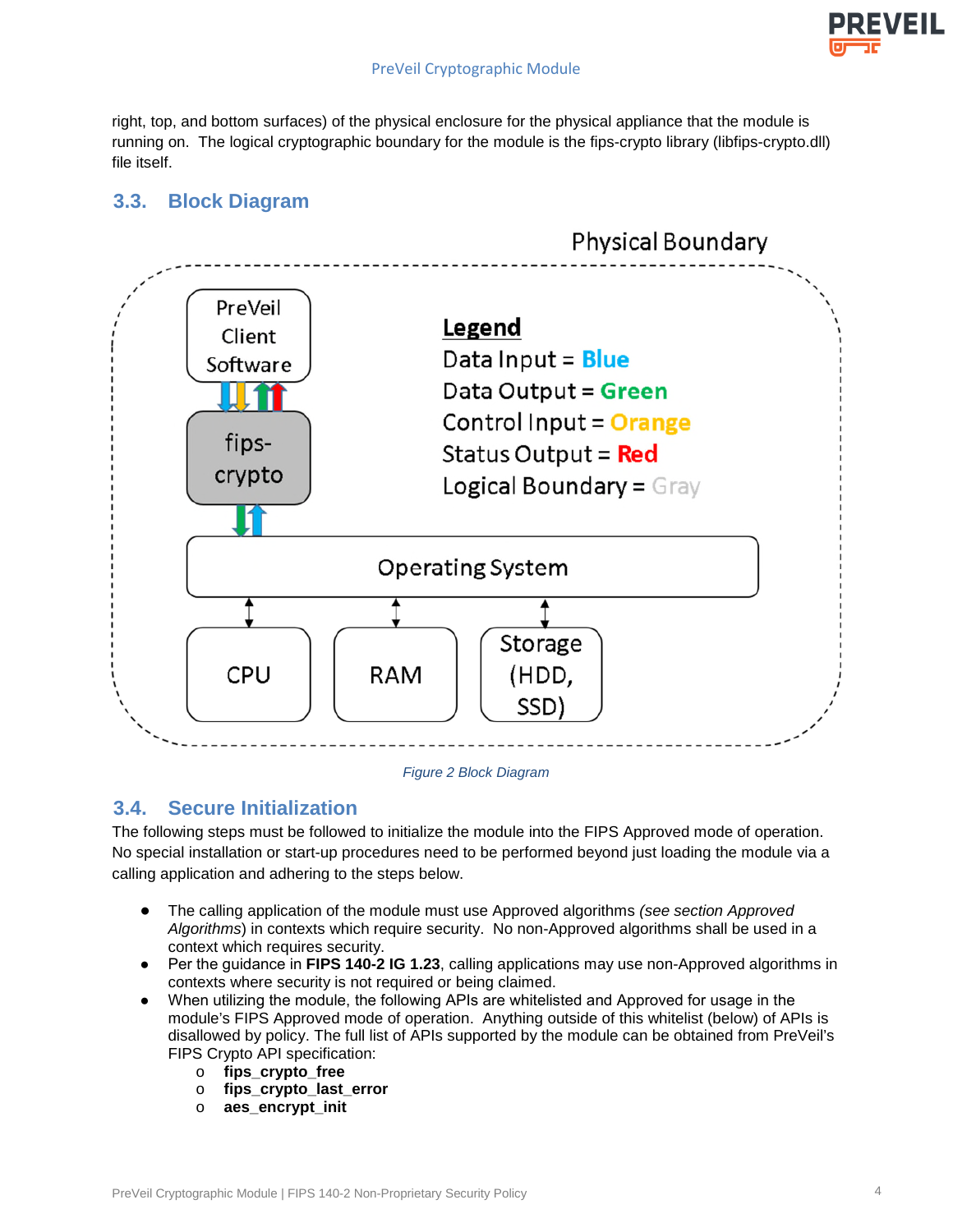- o **aes\_encrypt\_update**
- o **aes\_encrypt\_finalize**
- o **aes\_decrypt\_init**
- o **aes\_decrypt\_update**
- o **aes\_decrypt\_finalize**
- o **generate\_ec\_key**
- o **ec\_key\_to\_binary**
- o **ec\_key\_from\_binary**
- o **ec\_key\_free**
- o **ec\_sign**
- 
- o **ec\_verify**  box encrypt
- o **box\_decrypt**
- o **box\_derive\_key**
- o **hybrid\_encrypt**
- o **hybrid\_decrypt**
- o **verify\_checksums**
- When making usage of the '**box\_encrypt', 'box\_decrypt', 'box\_derive\_key', 'hybrid\_encrypt',**  or **'hybrid\_decrypt'** APIs, the 'kdf\_type' argument must be set to a value of 'KDF\_FIPS'. Anything outside of this whitelisted value is disallowed by policy.
- When making usage of the '**hybrid\_encrypt**' and '**hybrid\_decrypt**' APIs, the 'use\_iv' argument must be set to a value of 'true'. Anything outside of this whitelisted value is disallowed by policy.

Failure to follow the above procedures will result in the module operating in a non-approved manner. When transitioning the module between the FIPS Approved mode *(i.e.: adherence to the steps outlined above*) and being utilized in a non-approved manner, the operator of the module must zeroize all Keys and CSPs. Similarly, in order to re-establish a FIPS Approved mode after utilizing the module in a nonapproved manner, the operator shall once again zeroize all Keys and CSPs and adhere to the steps outlined above.

#### **3.5. Approved Algorithms**

The module supports the following approved algorithms for use in the approved mode. Although the module's cryptographic implementation supports more options than listed below, only those listed are usable by the module's APIs.

| <b>CAVP Cert</b>                 | <b>Algorithm</b> | <b>Standard</b>               | <b>Mode/Method</b>                  | <b>Key Lengths,</b><br><b>Curves or</b><br><b>Moduli</b> | <b>Use</b>                                              |
|----------------------------------|------------------|-------------------------------|-------------------------------------|----------------------------------------------------------|---------------------------------------------------------|
| #C1714                           | AES <sup>2</sup> | <b>FIPS 197</b><br>SP 800-38D | ECB <sup>3</sup> , GCM <sup>4</sup> | 256                                                      | Data<br>Encryption /<br><b>Decryption</b>               |
| <b>Vendor</b><br><b>Affirmed</b> | <b>CKG</b>       | SP 800-133 rev1               | Section 5                           |                                                          | Asymmetric<br>Key<br>Generation                         |
| #C1714                           | <b>DRBG</b>      | SP 800-90A                    | CTR DRBG w/<br>AES-256              |                                                          | <b>Deterministic</b><br><b>Random Bit</b><br>Generation |

 $2$  The module supports the use of AES-NI hardware acceleration if available.

**PREVEIL** 

<sup>&</sup>lt;sup>3</sup> While the module supports AES-ECB, it is only used in the context that it is a prerequisite for GCM mode as well as the module's CTR\_DRBG. The module does not provide a standalone ECB encryption/decryption service. 4 The module supports AES-GCM encryption using an internally generated IV. The 96-bit IV is generated using the

module's Approved DRBG (which is seeded from within the module's physical boundary with 256 bits of entropy and supports a security strength of 256 bits). This is compliant with FIPS 140-2 IG A.5 scenario 2.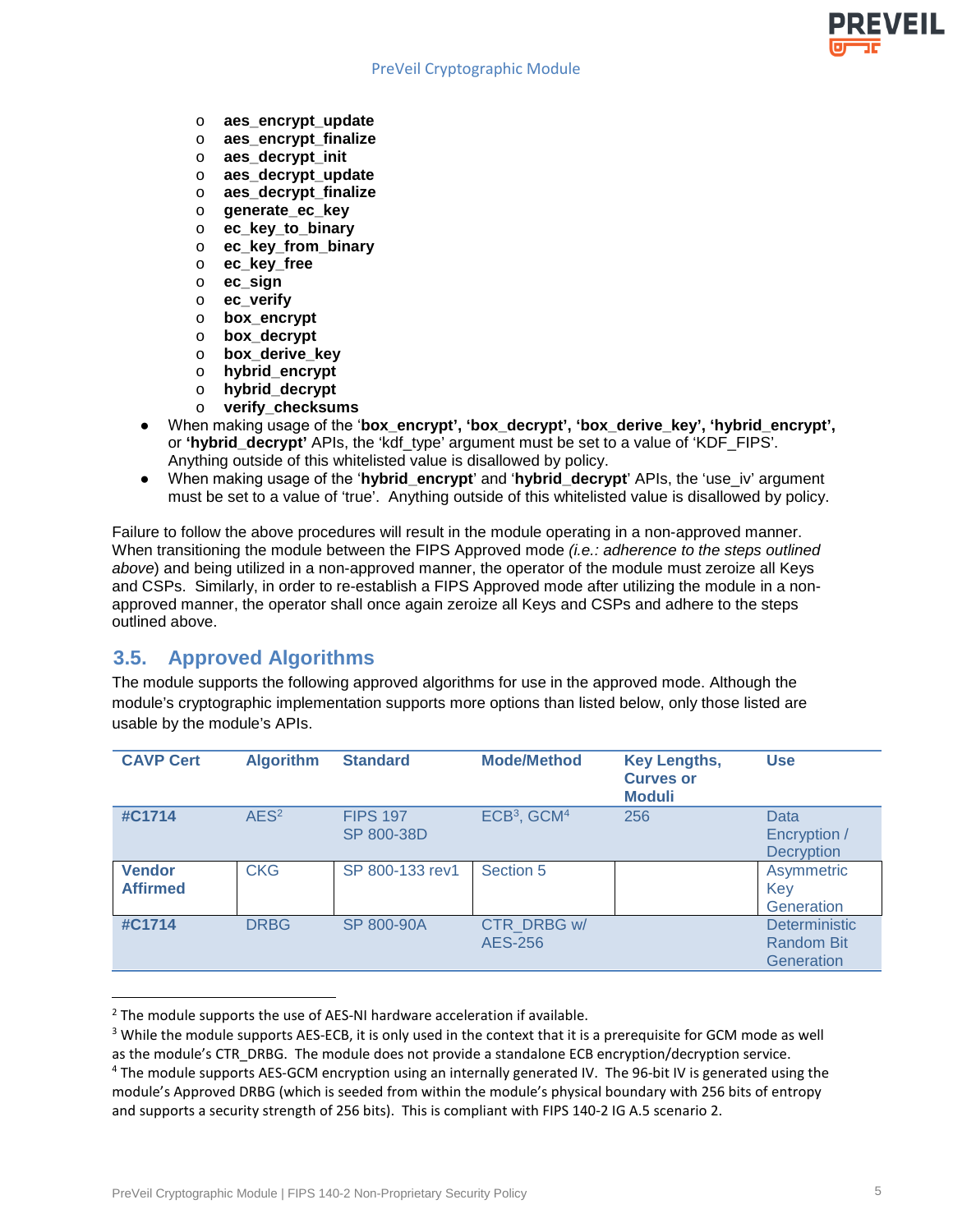

| #C1714                           | <b>ECDSA</b>   | <b>FIPS 186-4</b> |                               | P-256 (w/ SHA-<br>256) | <b>ECC Key</b><br>Generation <sup>5</sup><br>Signature<br>Generation<br>Signature<br>Verification |
|----------------------------------|----------------|-------------------|-------------------------------|------------------------|---------------------------------------------------------------------------------------------------|
| #C1714                           | <b>HMAC</b>    | <b>FIPS 198-1</b> | HMAC-SHA-256                  | 256                    | <b>Integrity Check</b>                                                                            |
| <b>Vendor</b><br><b>Affirmed</b> | <b>KAS-SSC</b> | SP 800-56A rev3   |                               | $P-256^6$              | Key<br>Agreement                                                                                  |
| <b>Vendor</b><br><b>Affirmed</b> | <b>KDA</b>     | SP 800-56C rev1   | One-step KDF<br>using SHA-256 | 256                    | <b>Key Derivation</b>                                                                             |
| #C1714                           | <b>SHS</b>     | <b>FIPS 180-4</b> | <b>SHA-256</b>                |                        | Message<br><b>Digest</b>                                                                          |

*Table 1 Approved Algorithms* 

#### **3.6. Allowed Algorithms**

The following algorithms are non-approved but allowed for use in the approved mode.

| <b>Algorithm</b> | <b>Caveat</b>                                                                                                                                   | <b>Use</b>       |
|------------------|-------------------------------------------------------------------------------------------------------------------------------------------------|------------------|
| <b>NDRNG</b>     | This implementation satisfies<br>scenario 1(b) of IG 7.14. The<br>module obtains a minimum of<br>256 bits of entropy before<br>generating keys. | Seeding the DRBG |

*Table 2 Allowed Algorithms* 

#### **3.7. Non-Approved Algorithms Table**

The following algorithms are non-approved for use in the approved mode in any context requiring security. See section Secure Initialization for more detail on acceptable usage.

| <b>Algorithm</b>               | <b>Caveat</b>       | Use                           |
|--------------------------------|---------------------|-------------------------------|
| <b>EdDSA (with Curve25519)</b> | No security claimed | <b>Signature Generation</b>   |
|                                |                     | <b>Signature Verification</b> |
| X25519                         | No security claimed | <b>Key Agreement</b>          |

*Table 3 Non-Approved Algorithms* 

# **4. Cryptographic Module Ports and Interfaces**

#### **4.1. Logical Interfaces**

The module's interfaces can be categorized under the following FIPS 140-2 logical interfaces.

- Data Input
- Data Output
- Control Input

<sup>&</sup>lt;sup>5</sup> The ECC keys used for EC Diffie-Hellman and ECDSA are generated according to FIPS 186-4.

<sup>&</sup>lt;sup>6</sup> KAS-SSC with P-256 is used to produce AES-256 keys. Due to P-256 providing an equivalent security strength of only 128 bits (vs. the expected 256 for an AES-256 key), the following caveat applies to KAS-SSC per FIPS 140-2 IG 7.5: Key establishment methodology provides 128 bits of encryption strength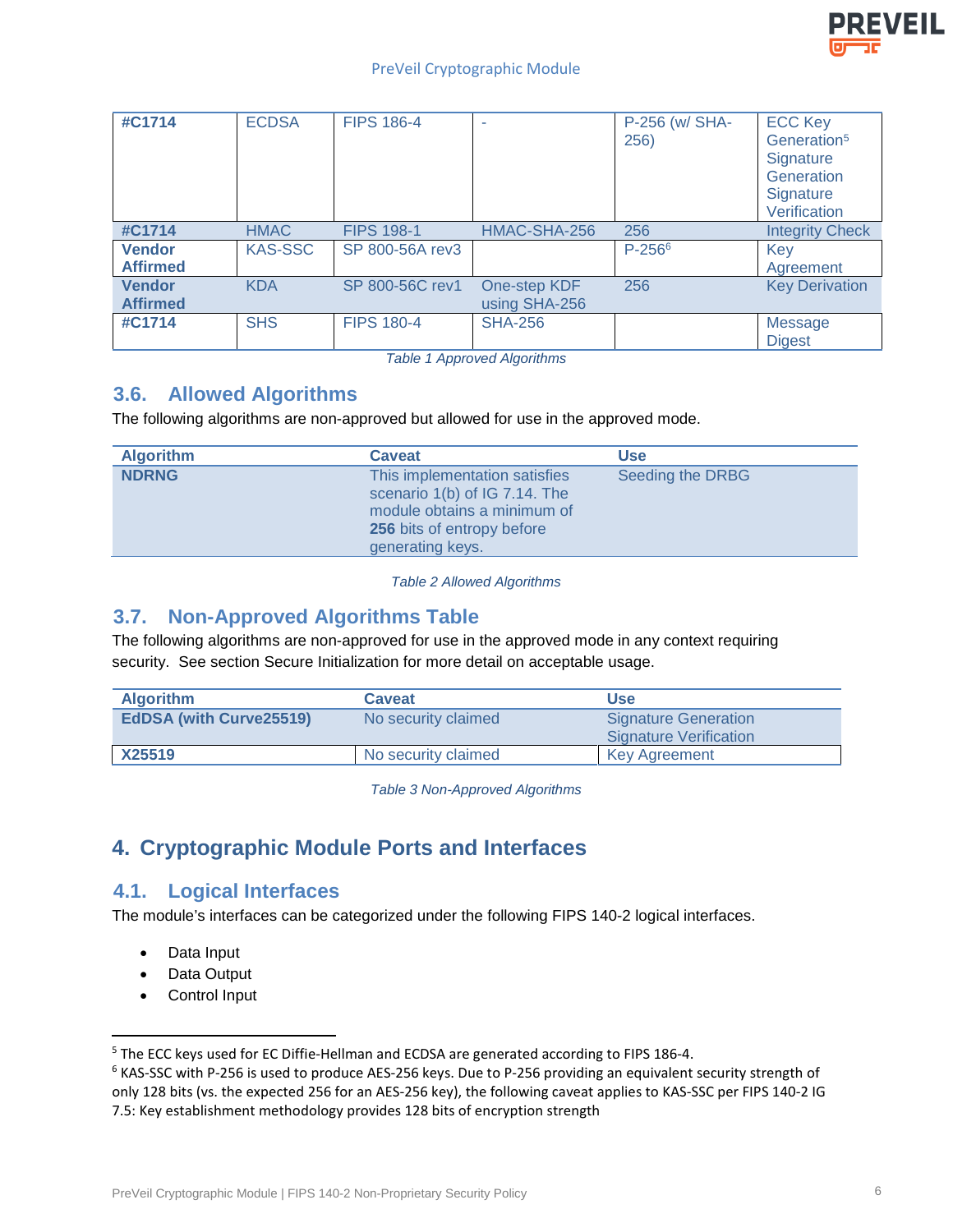Status Output

The following table provides a mapping of the module's interfaces to the FIPS 140-2 defined interface categories.

| FIPS 140-2 Logical<br>Interface(s) | <b>PreVeil Cryptographic Module</b><br><b>Interface</b> |
|------------------------------------|---------------------------------------------------------|
| <b>Data Input</b>                  | <b>API Input Parameters</b>                             |
| <b>Data Output</b>                 | <b>API Output Parameters</b>                            |
| <b>Control Input</b>               | <b>Exported API Functions</b>                           |
| <b>Status Output</b>               | <b>API Return Values</b>                                |
|                                    | <b>Specific Exported API Functions</b>                  |
| <b>Power Input</b>                 | N/A                                                     |

*Table 4 Logical Interfaces* 

# **5. Roles, Services, and Authentication**

#### **5.1. Roles**

The PreVeil Cryptographic Module does not implement any form of authentication of users, as no authentication is required for a Level 1 module. The PreVeil Cryptographic Module defines a logical 'User' and 'Crypto Officer' role, both of which have access to the same set of services. The only differentiator between a User and Crypto Officer would be whether the operator (i.e.: calling application) is calling with elevated privileges (like 'Administrator' on Windows) or not.

#### **5.2. Services**

Listed below are the services for each of the module's roles that are approved for use in the FIPS approved mode. The access qualifiers that appear in the Key/CSP Access column are described as follows:

- **Write**: The Key/CSP is either written for the first time (like by being input into the API), or is otherwise overwritten by this service
- **Execute**: The Key/CSP is utilized by this service in a cryptographic operation
- **Agree**: The Key/CSP is established by this service using an Approved key agreement scheme
- **Derive**: The Key/CSP is derived by this service using an Approved key derivation algorithm
- **Generate**: The Key/CSP is generated by this service using an Approved key generation algorithm
- **Delete**: The Key/CSP is zeroized by this service

#### **5.2.1. User and Crypto-Officer Services**

| <b>Name</b>                            | <b>Associated API(s)</b> | <b>Description</b>        | <b>Inputs</b>                       | <b>Outputs</b>        | <b>Key/CSP Access</b>                                                |
|----------------------------------------|--------------------------|---------------------------|-------------------------------------|-----------------------|----------------------------------------------------------------------|
| <b>AES Key</b><br><b>Establishment</b> | box_derive_key           | Produce<br>AES-GCM<br>key | <b>Key Pairs</b><br><b>KDF Type</b> | <b>Derived</b><br>Kev | <b>ECDH Public</b><br>Key (write,<br>execute)<br><b>ECDH Private</b> |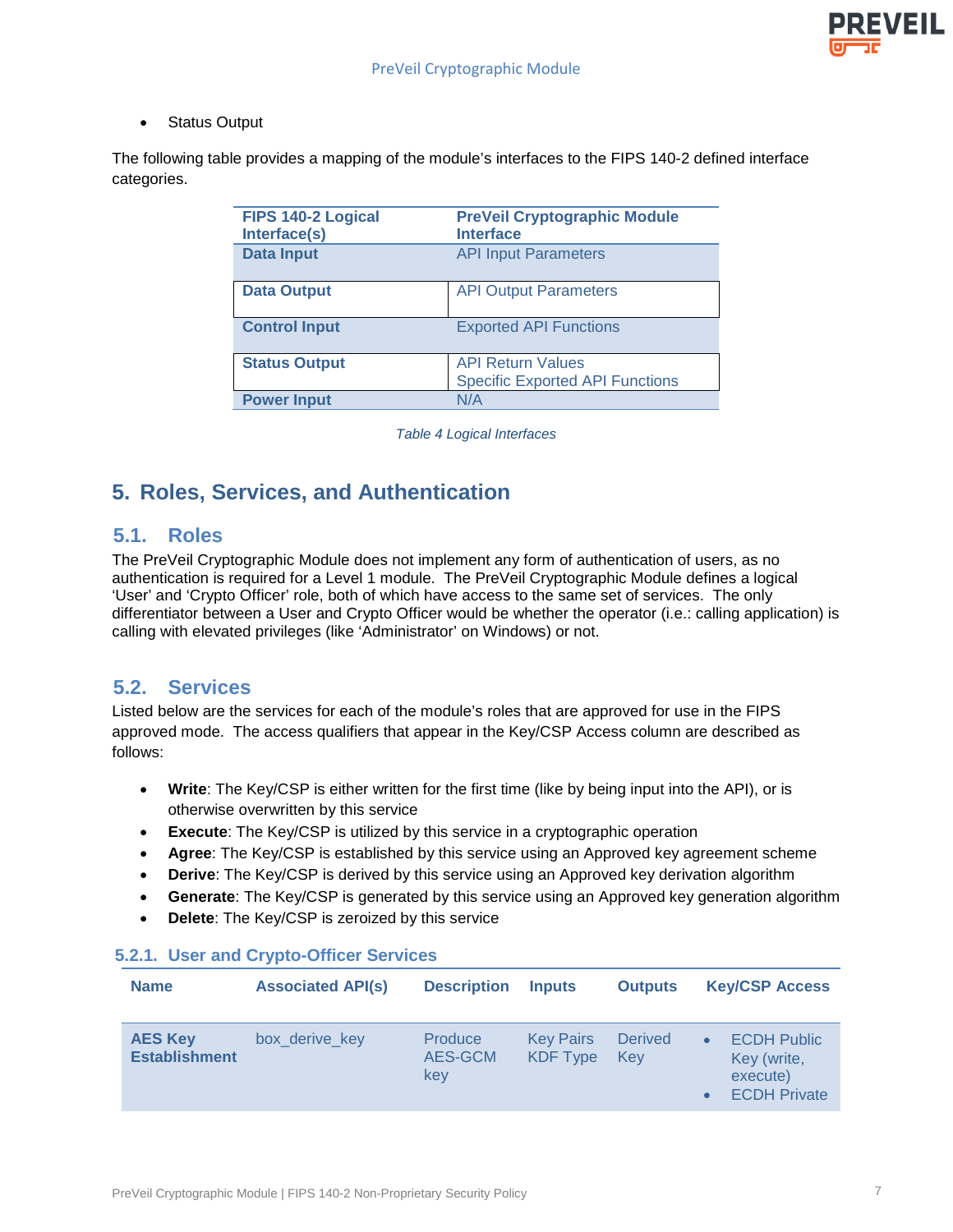

|                                    |                                                                                                 |                                                                                       |                                                                       |                  | $\bullet$<br>$\bullet$<br>$\bullet$                           | Key (write,<br>execute)<br><b>Shared Secret</b><br>(agree,<br>execute)<br><b>AES Key</b><br>(derive)<br><b>DRBG CSPs</b><br>(write,<br>execute)                                                                                       |
|------------------------------------|-------------------------------------------------------------------------------------------------|---------------------------------------------------------------------------------------|-----------------------------------------------------------------------|------------------|---------------------------------------------------------------|---------------------------------------------------------------------------------------------------------------------------------------------------------------------------------------------------------------------------------------|
| <b>AES</b><br><b>Encryption</b>    | aes_encrypt_init<br>aes_encrypt_update<br>aes_encrypt_finalize<br>box_encrypt<br>hybrid_encrypt | Perform<br><b>AES-GCM</b><br>encryption<br>based on a<br>derived or<br>entered key    | <b>Key Pairs</b><br><b>KDF Type</b><br>Key<br><b>Plaintext</b>        | Ciphertext •     | $\bullet$<br>$\bullet$                                        | All<br><b>Keys/CSPs</b><br>from AES Key<br><b>Establishment</b><br>row if 'box' or<br>'hybrid' APIs<br>are used<br><b>AES Key</b><br>(write,<br>execute)<br><b>DRBG CSPs</b><br>(write,<br>execute)                                   |
| <b>AES</b><br><b>Decryption</b>    | aes_decrypt_init<br>aes_decrypt_update<br>aes_decrypt_finalize<br>box_decrypt<br>hybrid_decrypt | Perform<br><b>AES-GCM</b><br>decryption<br>based on a<br>derived or<br>entered key    | <b>Key Pairs</b><br><b>KDF Type</b><br>Key<br>IV<br><b>Ciphertext</b> | <b>Plaintext</b> | $\bullet$<br>$\bullet$                                        | All<br><b>Keys/CSPs</b><br>from AES Key<br><b>Establishment</b><br>row if 'box' or<br>'hybrid' APIs<br>are used<br><b>AES Key</b><br>(write,<br>execute)                                                                              |
| <b>EC Key</b><br><b>Generation</b> | generate_ec_key<br>ec_key_to_binary                                                             | Generate<br><b>Elliptic</b><br><b>Curve Key</b><br>Pairs for<br>ECDSA/<br><b>ECDH</b> | <b>Key Type</b><br>Key<br><b>Usage</b>                                | <b>Key Pair</b>  | $\bullet$<br>$\bullet$<br>$\bullet$<br>$\bullet$<br>$\bullet$ | <b>ECDSA</b><br><b>Public Key</b><br>(generate)<br><b>ECDSA</b><br><b>Private Key</b><br>(generate)<br><b>ECDH Public</b><br>Key<br>(generate)<br><b>ECDH Private</b><br>Key<br>(generate)<br><b>DRBG CSPs</b><br>(write,<br>execute) |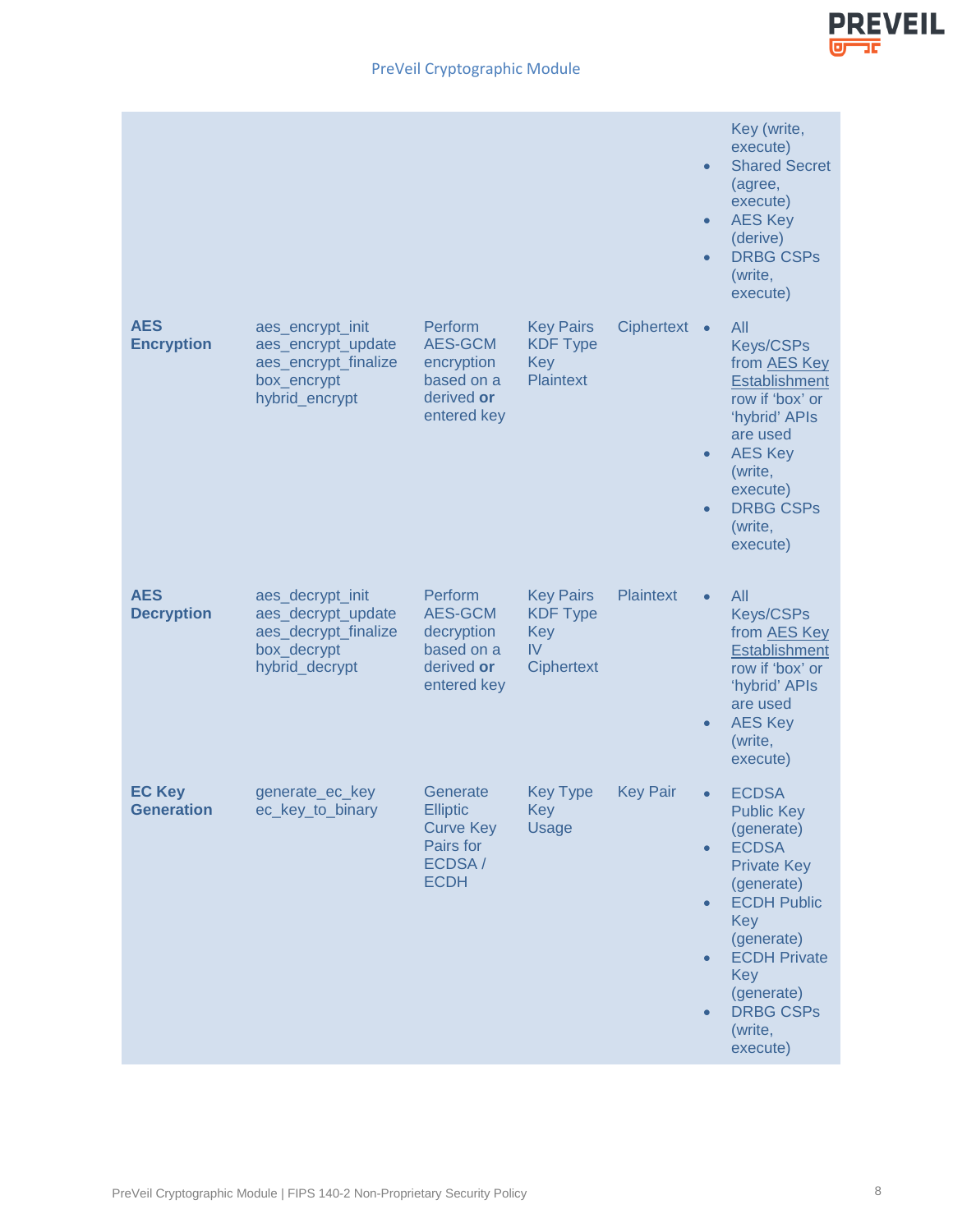

| <b>Digital</b><br><b>Signature</b><br><b>Generation</b>   | ec_key_from_binary<br>ec_sign                                                   | Generate<br><b>ECDSA</b><br>digital<br>signature                               | <b>Key Pair</b><br><b>Message</b>       | <b>Signature</b>               | $\bullet$<br>$\bullet$ | <b>ECDSA</b><br><b>Private Key</b><br>(write,<br>execute)<br><b>DRBG CSPs</b><br>(write,<br>execute) |
|-----------------------------------------------------------|---------------------------------------------------------------------------------|--------------------------------------------------------------------------------|-----------------------------------------|--------------------------------|------------------------|------------------------------------------------------------------------------------------------------|
| <b>Digital</b><br><b>Signature</b><br><b>Verification</b> | ec_key_from_binary<br>ec verify                                                 | Verify<br><b>ECDSA</b><br>digital<br>signature                                 | <b>Key Pair</b><br>Message<br>Signature | True or<br>False               | $\bullet$              | <b>ECDSA</b><br><b>Public Key</b><br>(write,<br>execute)                                             |
| <b>Zeroization</b>                                        | aes_encrypt_finalize<br>aes_decrypt_finalize<br>ec_key_free<br>fips_crypto_free | Zeroize key<br>material                                                        | <b>Memory</b><br>Reference              | <b>None</b>                    | $\bullet$              | All Keys and<br><b>CSPs (delete)</b>                                                                 |
| <b>Show Status</b>                                        | fips_crypto_last_error                                                          | Output<br><b>status</b><br>information                                         | <b>None</b>                             | <b>Status</b><br><b>String</b> | $\bullet$              | <b>None</b>                                                                                          |
| <b>Self-Tests</b>                                         | <b>DIIMain (Default</b><br><b>Entry Point)</b>                                  | Load the<br>module and<br>execute the<br>power-on<br>self-tests<br>(automatic) | <b>None</b>                             | <b>Status</b><br><b>String</b> | $\bullet$              | <b>Integrity Test</b><br>Key (execute)                                                               |

#### *Table 5 User and Crypto-Officer Services*

#### **5.2.2. Non-Approved Services**

The following services are non-approved for use in the FIPS approved mode, but are otherwise available to the User and Crypto-Officer roles.

| <b>Name</b>                                                            | <b>Description</b>                                                                                                                                                                                                                                                                          |
|------------------------------------------------------------------------|---------------------------------------------------------------------------------------------------------------------------------------------------------------------------------------------------------------------------------------------------------------------------------------------|
| <b>AES Key</b><br><b>Establishment with</b><br><b>Non-Approved KDF</b> | The module supports multiple methods for key derivation for AES-GCM<br>keys. Per FIPS 140-2 Annex D, only the module's SP 800-56C Rev. 1<br>KDF is Approved. Using any other KDF type beyond what is<br>designated in Secure Initialization is Non-Approved and is disallowed<br>by policy. |
| <b>AES Encryption</b><br>with External IV                              | The module supports two methods for IVs for AES-GCM encryption;<br>internal generation and external input. Per FIPS 140-2 IG A.5, the<br>external input of IVs is not allowed for usage in the FIPS Approved<br>mode.                                                                       |
| <b>Non-Whitelisted</b><br><b>Exported APIs</b>                         | This Security Policy (section Secure Initialization) provides a whitelist of<br>the exported APIs that can be utilized in the FIPS approved mode. The<br>usage of any APIs outside of this white list is considered to be Non-<br>Approved and is disallowed by policy.                     |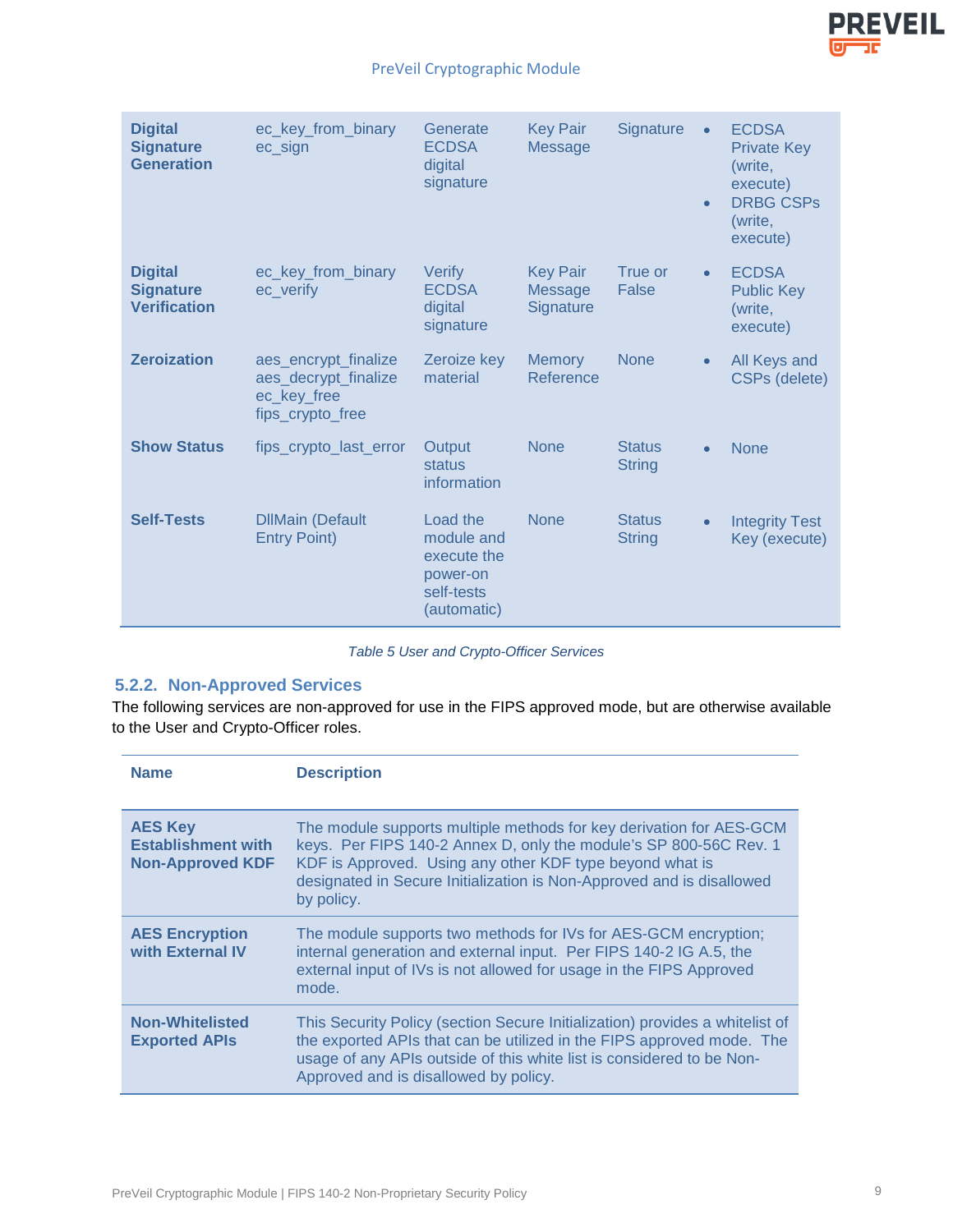

#### *Table 6 Non-approved Services*

#### **5.3. Authentication**

The module does not support any authentication methods as it is a Level 1 module. Roles are logically assumed based on the privilege level of the calling application as determined by the operating system.

## **6. Physical Security**

The module is a software module whose host must run on a production grade platform (e.g. commercially made server or general purpose computer).

## **7. Operational Environment**

The module is operating in a modifiable operational environment. For this FIPS 140-2 certification effort, the module was tested on the following platforms:

- **Microsoft Windows 10 (32-bit on x86-64) running on a Dell XPS 8700 with an Intel Core i7 with PAA (AES-NI)**
- **Microsoft Windows 10 (64-bit on x86-64) running on a Dell XPS 8700 with an Intel Core i7 with PAA (AES-NI)**
- **Microsoft Windows 10 (32-bit on x86-64) running on a Dell XPS 8700 with an Intel Core i7 without PAA (AES-NI)**
- **Microsoft Windows 10 (64-bit on x86-64) running on a Dell XPS 8700 with an Intel Core i7 without PAA (AES-NI)**

|                                  | . .                    |                               | ີ                                                                                       |                             |                |                               |                                                           |
|----------------------------------|------------------------|-------------------------------|-----------------------------------------------------------------------------------------|-----------------------------|----------------|-------------------------------|-----------------------------------------------------------|
| <b>Key/CSP</b><br><b>Name</b>    | <b>Key/CSP</b><br>Type | <b>Key/CSP</b><br><b>Size</b> | <b>Generation/</b><br>Input <sup>7</sup>                                                | <b>Output</b>               | <b>Storage</b> | <b>Zeroization</b>            | Use <sup>8</sup>                                          |
| <b>AES Key</b>                   | AES-GCM                | 256 bits                      | Input via the<br>API in<br>plaintext;<br><b>Derived</b><br>from Shared<br><b>Secret</b> | N/A                         | N/A            | Zeroization<br><b>Service</b> | <b>AES Encryption</b><br>and AES<br>Decryption            |
| <b>ECDH Public</b><br><b>Key</b> | $P-256$                | 256 bits                      | Generated;<br>Input via the<br>API in<br>plaintext                                      | Output<br>when<br>Generated | N/A            | Zeroization<br><b>Service</b> | Producing<br><b>Shared Secret</b><br>via Key<br>Agreement |

#### **8. Cryptographic Key Management**

<sup>7</sup> For all keys marked as "generated", the resulting symmetric key or the generated seed to be used in the asymmetric key generation is an unmodified output from the DRBG unless otherwise noted.

<sup>&</sup>lt;sup>8</sup>Keys/CSPs established in FIPS mode shall not be used in a non-Approved mode/service and vice-versa.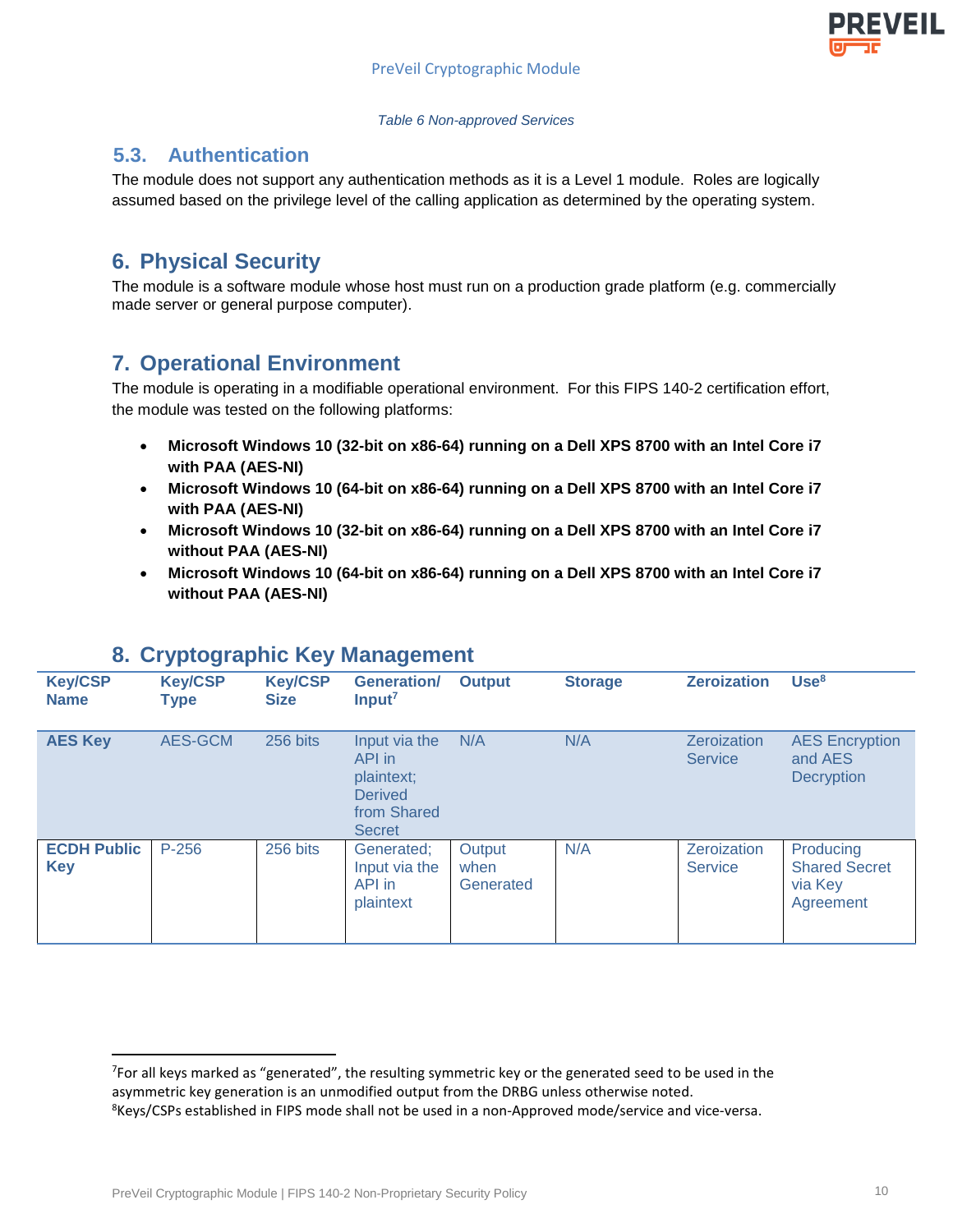

| <b>ECDH</b><br><b>Private Key</b>   | $P-256$                              | 256 bits                                                                                                          | Generated;<br>Input via the<br>API in<br>plaintext | Output<br>when<br>Generated | N/A               | Zeroization<br><b>Service</b>                        | Producing<br><b>Shared Secret</b><br>via Key<br>Agreement |
|-------------------------------------|--------------------------------------|-------------------------------------------------------------------------------------------------------------------|----------------------------------------------------|-----------------------------|-------------------|------------------------------------------------------|-----------------------------------------------------------|
| <b>ECDSA</b><br><b>Public Key</b>   | $P-256$                              | 256 bits                                                                                                          | Generated;<br>Input via the<br>API in<br>plaintext | Output<br>when<br>Generated | N/A               | Zeroization<br><b>Service</b>                        | <b>Verifying Digital</b><br><b>Signatures</b>             |
| <b>ECDSA</b><br><b>Private Key</b>  | $P-256$                              | 256 bits                                                                                                          | Generated;<br>Input via the<br>API in<br>plaintext | Output<br>when<br>Generated | N/A               | Zeroization<br><b>Service</b>                        | Generating<br><b>Digital</b><br><b>Signatures</b>         |
| <b>Shared</b><br><b>Secret</b>      | <b>Shared</b><br><b>Secret</b>       | 256 bits                                                                                                          | <b>Established</b><br>via Key<br>Agreement         | N/A                         | N/A               | Zeroization<br><b>Service</b>                        | <b>Deriving AES</b><br><b>Keys</b>                        |
| <b>DRBG CSPs</b>                    | Entropy<br>Input, Seed,<br>V and Key | Entropy<br>Input (256<br>bits),<br><b>Seed</b><br>(384 bits),<br>V(128)<br>bits) and<br><b>Key (256)</b><br>bits) | Entropy<br>Input is<br>Generated<br>via NDRNG      | N/A                         | N/A               | Zeroization<br><b>Service</b>                        | Generating<br>Random<br><b>Numbers</b>                    |
| <b>Integrity</b><br><b>Test Key</b> | HMAC-<br><b>SHA-256</b>              | 256 bits                                                                                                          | <b>Hard-Coded</b>                                  | N/A                         | <b>Hard-Coded</b> | N/A (Not<br>Required<br>per FIPS<br>140-2 IG<br>7.4) | <b>Integrity Check</b>                                    |

*Table 7 Cryptographic Keys and CSPs* 

#### **9. EMI / EMC**

The tested platform conformed to the EMI/EMC requirements specified by 47 Code of Federal Regulations, Part 15, Subpart B, Unintentional Radiators, Digital Devices, Class A (i.e., for business use).

#### **10. Self-Tests**

Output via the Data Output interface is inhibited during the performance of self-tests. The module enters the error state upon any self-test failure. The following self-tests are executed automatically without any need for input or actions from the user.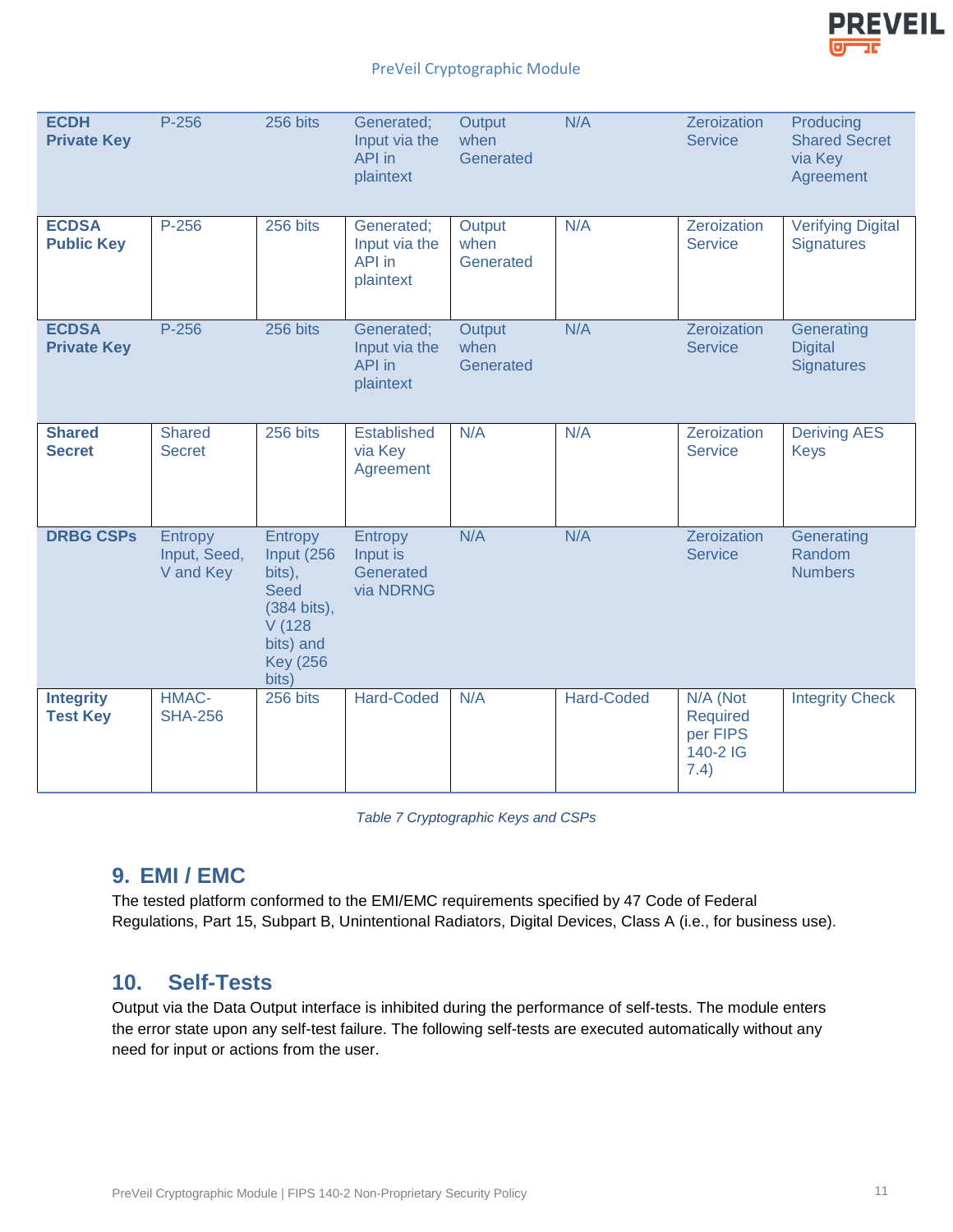### **10.1. Power-on Self-Tests**

The following self-tests are automatically executed upon loading the module (via the module's default entry point), and can be repeated on demand by reloading the module:

- Integrity Test (HMAC-SHA-256 with 256-bit Key)
- SHA-256 Known Answer Test
- HMAC-SHA-256 Known Answer Test
- AES-256 ECB encrypt / decrypt Known Answer Test
- AES-256 GCM encrypt / decrypt Known Answer Test
- ECDSA sign / verify Pairwise Consistency Test (P-256 with SHA-256)
- CTR\_DRBG w/ AES-256 Known Answer Tests (Instantiate, Reseed, Generate)
- Primitive "Z" Computation Known Answer Test for Elliptic-Curve Diffie-Hellman (P-256)

#### **10.2. Conditional Self-Tests**

- Health Tests (Instantiate, Reseed, Generate) on the SP800-90A CTR\_DRBG w/ AES-256
- Repetition Count Test (RCT) on the NDRNG
- Adaptive Proportion Test (APT) on the NDRNG
- ECDSA Pair-wise Consistency Test
- Elliptic-Curve Diffie-Hellman Pair-wise Conditional Test
- Conditional Tests for Assurances (as specified in SP800-56A Sections 5.5.2, 5.6.2 and 5.6.3)